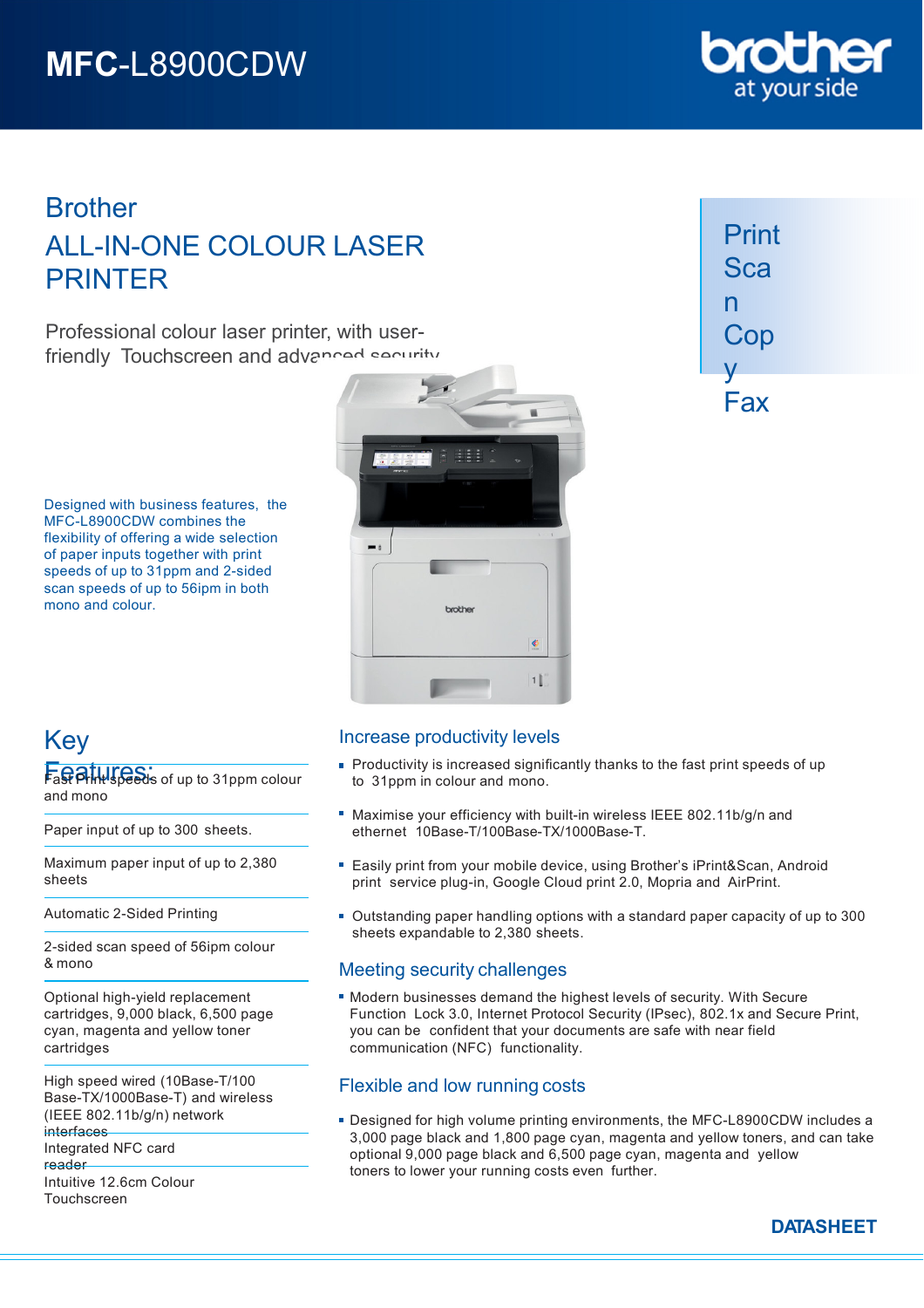#### **General**

| <b>Technology</b>                                    | Electrophotographic Laser Printer                                                                                                                                                                                                                                                           |
|------------------------------------------------------|---------------------------------------------------------------------------------------------------------------------------------------------------------------------------------------------------------------------------------------------------------------------------------------------|
| <b>Laser Classification</b>                          | Class 1 laser product (IEC 60825-1:2007)                                                                                                                                                                                                                                                    |
| Processor                                            | 800MHz - Sub: 133Mhz                                                                                                                                                                                                                                                                        |
| <b>Local Interface</b>                               | Hi-Speed USB 2.0 & USB Host                                                                                                                                                                                                                                                                 |
| <b>Wired Network Interface</b>                       | Ethernet 10Base-T/100Base-TX/1000Base-T                                                                                                                                                                                                                                                     |
| <b>Wireless Network Interface</b>                    | IEEE 802.11b/g/n                                                                                                                                                                                                                                                                            |
| <b>Standard Memory</b>                               | 512MB                                                                                                                                                                                                                                                                                       |
| <b>Display</b>                                       | 12.6cm Colour Touchscreen                                                                                                                                                                                                                                                                   |
| <b>Shortcuts</b>                                     | 64                                                                                                                                                                                                                                                                                          |
| <b>Colour Printer</b>                                |                                                                                                                                                                                                                                                                                             |
| <b>Automatic 2-Sided Printing</b>                    | Print on to both sides of the paper automatically                                                                                                                                                                                                                                           |
| <b>Print Speed</b><br>Standard (A4)                  | Up to 31ppm (pages per minute) colour & mono                                                                                                                                                                                                                                                |
| <b>Print Speed</b><br>2-Sided (A4)                   | Up to 14 sides per minute (7 sheets per minute)<br>colour & mono                                                                                                                                                                                                                            |
| <b>Resolution</b>                                    | 2,400dpi (2,400 x 600dpi), 600 x 600dpi                                                                                                                                                                                                                                                     |
| Quiet Mode                                           | A mode to reduce the printing noise by reducing<br>the print speed to 15ppm                                                                                                                                                                                                                 |
| <b>FPOT (First Print Out Time)</b>                   | Less than 15 seconds colour & mono from ready<br>mode                                                                                                                                                                                                                                       |
| Warm-Up Time                                         | Less than 31 seconds from sleep mode                                                                                                                                                                                                                                                        |
| <b>Print Languages</b>                               | PCL6, BR-Script3 (PostScript <sup>®</sup> 3™Language<br>Emulation), PDF 1.7, XPS 1.0                                                                                                                                                                                                        |
| <b>Embedded Fonts (PCL)</b>                          | 66 scalable fonts, 12 bitmap fonts, 16 barcodes                                                                                                                                                                                                                                             |
| <b>Embedded Fonts</b><br>(Postscript)                | 66 scalable fonts                                                                                                                                                                                                                                                                           |
| <b>Embedded Barcodes (PCL)</b>                       | Code39, Interleaved 2 of 5, FIM (US-PostNet),<br>Post Net (US-PostNet), EAN-8, EAN-13, UPC-A,<br>UPC-E, Codabar, ISBN (EAN), ISBN (UPC-E),<br>Code128 (set A, set B, set C), EAN128 (set A,<br>set B, set C), Code93, GS1Databar, MSI                                                       |
| <b>Printer Driver</b>                                |                                                                                                                                                                                                                                                                                             |
| <b>Windows</b> <sup>®</sup>                          | Windows $10^{\circ}$ (32 & 64 bit editions)<br>Windows $8^{\circ}$ (32 & 64 bit editions)<br>Windows 7 <sup>®</sup> (32 & 64 bit editions)<br>Windows® Server 2016, 2012, 2012R2 & 2008R2<br>Windows® Server 2008 (32 & 64 bit editions)<br>*Windows® Server supports network printing only |
| Macintosh <sup>5</sup>                               | Mac OS v10.10.5, v10.11.x, v10.12                                                                                                                                                                                                                                                           |
| Linux <sup>5</sup>                                   | CUPS, LPD/LPRng (x86/x64 environment)                                                                                                                                                                                                                                                       |
| <b>PostScript Universal Printer</b><br><b>Driver</b> | Driver for Windows <sup>®</sup> that enables you to print to<br>any network or locally connected Brother laser<br>printer that supports PostScript                                                                                                                                          |
| <b>PCL Driver</b>                                    | Generic PCL XL driver                                                                                                                                                                                                                                                                       |
| <b>NFC</b>                                           |                                                                                                                                                                                                                                                                                             |
| <b>Integrated NFC</b>                                | Supports NFC cards for secure authentication or<br>shortcuts and NFC supported mobile devices for<br>direct printing and scanning                                                                                                                                                           |
| <b>External NFC Card Reader</b><br>Support           | Support for external NFC readers via the front<br>USB port                                                                                                                                                                                                                                  |

### Printer Functions

| N-up Printing                        | Reduce up to 2, 4, 9, 16 or 25 A4 pages into just<br>one A4 page (Mac, up to 2, 4, 6, 9, or 16)                                                                                                                                                                                                                                                                                                                                                                        |  |
|--------------------------------------|------------------------------------------------------------------------------------------------------------------------------------------------------------------------------------------------------------------------------------------------------------------------------------------------------------------------------------------------------------------------------------------------------------------------------------------------------------------------|--|
| <b>Poster Printing</b>               | Enlarge 1 A4 page into a poster using 4, 9, 16 or<br>25 A4 pages                                                                                                                                                                                                                                                                                                                                                                                                       |  |
| <b>Watermark Printing</b>            | Watermark your documents with predefined text<br>or with your own user-defined messages                                                                                                                                                                                                                                                                                                                                                                                |  |
| <b>ID Printing</b>                   | Add identification to your printed documents<br>(date & time, short custom message or PC<br>username)                                                                                                                                                                                                                                                                                                                                                                  |  |
| <b>Automatic 2-Sided Print</b>       | Print on to both sides of the paper automatically                                                                                                                                                                                                                                                                                                                                                                                                                      |  |
| <b>Manual 2-Sided Print</b>          | Manual 2-sided printing (recommended for<br>media not supported by automatic 2-sided print)                                                                                                                                                                                                                                                                                                                                                                            |  |
| <b>Booklet Printing</b>              | Print documents in A5 booklet format using<br>automatic or manual 2-sided print                                                                                                                                                                                                                                                                                                                                                                                        |  |
| <b>Print Profiles</b>                | Store your favourite driver settings as profiles to<br>easily recall them                                                                                                                                                                                                                                                                                                                                                                                              |  |
| <b>USB Host</b>                      |                                                                                                                                                                                                                                                                                                                                                                                                                                                                        |  |
| <b>Direct Print</b>                  | Print directly from a USB flash memory drive.<br>The supported file formats include: PDF<br>version1.7, JPEG, Exif+JPEG, PRN (created by<br>own printer driver), TIFF (scanned by Brother<br>model), XPS version 1.0                                                                                                                                                                                                                                                   |  |
| <b>Direct Scan</b>                   | Scan directly to a USB flash memory drive. The<br>supported file formats include: PDF, PDF/A,<br>Secure PDF, Signed PDF, JPEG, XPS, TIFF                                                                                                                                                                                                                                                                                                                               |  |
| <b>USB Input Port</b>                | Rear USB port for use with an external<br>NFC card reader                                                                                                                                                                                                                                                                                                                                                                                                              |  |
| <b>Standard Paper Handling</b>       |                                                                                                                                                                                                                                                                                                                                                                                                                                                                        |  |
| Paper Input <sup>2</sup>             | Lower Tray - 250 sheets<br>Multi Purpose Tray - 50 sheets<br>Automatic Document Feeder - 70 Sheet                                                                                                                                                                                                                                                                                                                                                                      |  |
| Paper Output <sup>2</sup>            | Face Down - 150 sheets<br>Face Up (Straight Paper Path) - 1 sheet                                                                                                                                                                                                                                                                                                                                                                                                      |  |
| <b>Optional Paper Handling</b>       |                                                                                                                                                                                                                                                                                                                                                                                                                                                                        |  |
| Paper Input <sup>2</sup>             | 250 Sheets (LT-330CL)<br>500 Sheets (LT-340CL)<br>Maximum of 3 optional trays (LT-330CL)<br>or maximum of 2 optional trays (LT-340CL and/<br>or LT-330CL)<br>4 x 520 sheet tower tray (11-4000 & TC-4000)                                                                                                                                                                                                                                                              |  |
|                                      | <b>Paper Input / Output Sensors</b>                                                                                                                                                                                                                                                                                                                                                                                                                                    |  |
| Input                                | Onscreen & optional email alerts notifying you<br>when any of the paper input trays are nearly<br>empty or empty                                                                                                                                                                                                                                                                                                                                                       |  |
| <b>Media Specification</b>           |                                                                                                                                                                                                                                                                                                                                                                                                                                                                        |  |
| <b>Media Types &amp; Weights</b>     | Standard Tray - plain, recycled, coloured and<br>letterhead (between 60 - 105g/m <sup>2</sup> )<br>Multi Purpose Tray - plain, recycled, bond,<br>coloured, letterhead and glossy <sup>®</sup> paper<br>(between 60-163g/m <sup>2</sup> )<br>2-sided Print - plain, recycled, coloured,<br>letterhead and glossy <sup>9</sup> paper<br>(between 60 - 105g/m <sup>2</sup> )<br>Automatic Document Feeder - Plain & recycled<br>paper (between 64 - 90g/m <sup>2</sup> ) |  |
| <b>Envelope &amp; Label Printing</b> | Yes, from the Multi Purpose Tray: support for 10<br>envelopes up to 10mm total thickness                                                                                                                                                                                                                                                                                                                                                                               |  |
| <b>Media Sizes</b>                   | A4, Letter, A5, A5(Long Edge), A6, Executive,<br>Legal, Folio, Mexico Legal<br>Multi Purpose Tray- Width: 76.2mm to 215.9mm<br>x Length: 127mm to 355.6mm<br>Automatic Document Feeder - Width: 105mm to<br>215.9mm x Length: 147.3mm to 355.6mm<br>2-sided Print-A4                                                                                                                                                                                                   |  |

<sup>1</sup> Approx declared yield value in accordance with ISO/IEC 19798<br><sup>3</sup> Calculated with 80g/m<sup>2</sup>paper<br><sup>3</sup>Windows® & Mac only<br><sup>8</sup> Obtional download<br><sup>6</sup> Must be web connected<br><sup>8</sup> Maximum number of printed pages per month can b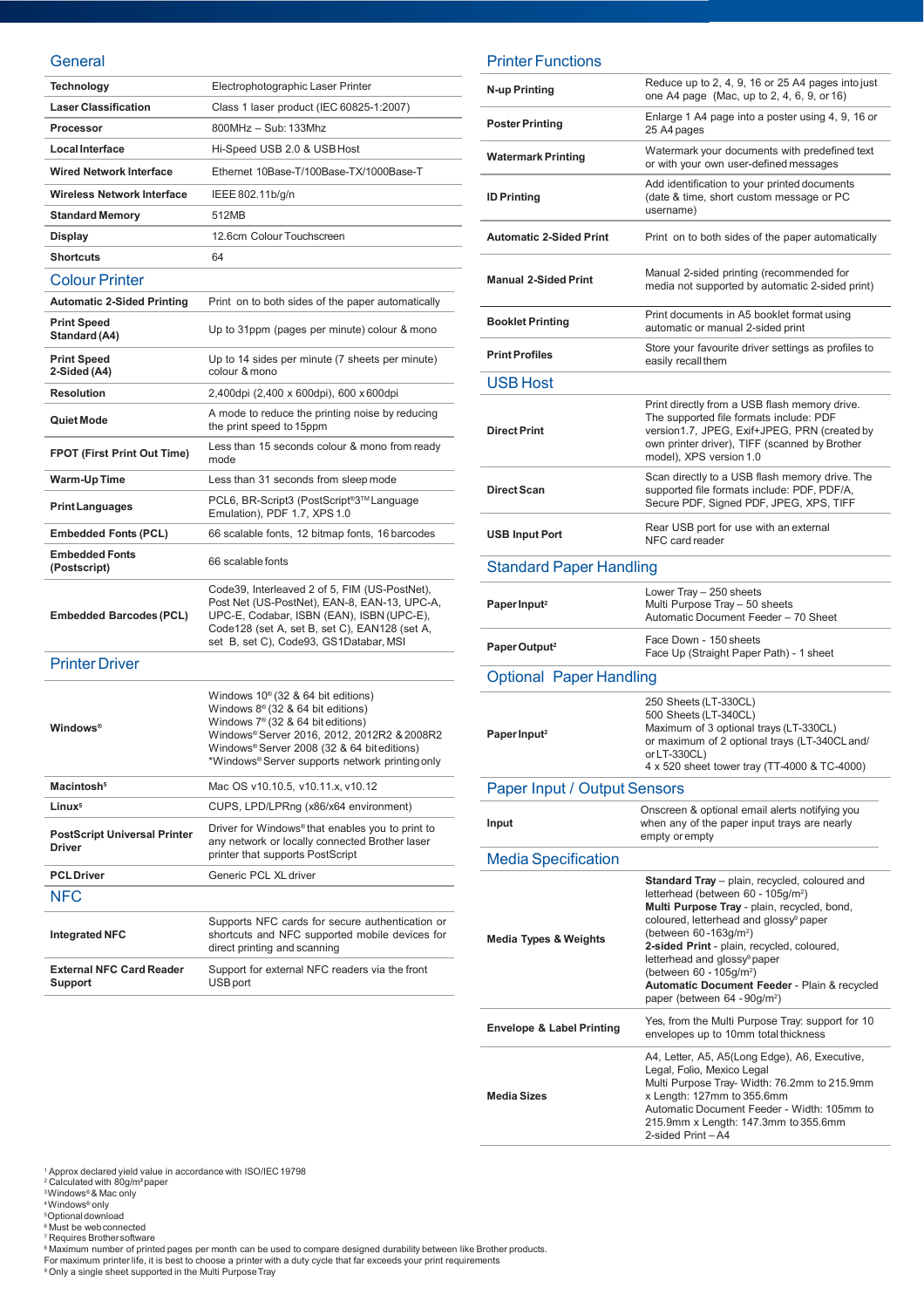#### Colour Scanner

| <b>Scanner Type</b>                                 | Duel CIS (Contact Image Sensor)                                                                                                             |
|-----------------------------------------------------|---------------------------------------------------------------------------------------------------------------------------------------------|
| <b>Automatic 2-Sided</b><br>Scanning                | Yes                                                                                                                                         |
| <b>Colour &amp; Mono Scanning</b>                   | Yes                                                                                                                                         |
| <b>Scan Speed</b>                                   | 28ipm (images per minute) colour & mono                                                                                                     |
| 2 Sided Scan Speed                                  | 56ipm (images per minute) colour & mono                                                                                                     |
| <b>Scan Resolution from ADF</b>                     | Up to 1,200 x 600dpi                                                                                                                        |
| <b>Scan Resolution from</b><br><b>Scanner Glass</b> | Up to 1,200 x 2,400 dpi                                                                                                                     |
| <b>Interpolated Scan</b><br>Resolution <sup>7</sup> | Up to 19,200 x 19,200dpi                                                                                                                    |
| <b>Colour Depth</b>                                 | 16, 777, 216 colour variations (24 bit)                                                                                                     |
| <b>Grey Scale</b>                                   | 256 shades of grey (8 bit)                                                                                                                  |
| Standard Functions <sup>7</sup>                     | Scan to USB, E-mail, OCR, Image & File                                                                                                      |
| <b>Network Scanning</b>                             | Scan to network folder (Windows® only), FTP,<br>SFTP, Email Server, SharePoint & Easy Scan<br>to Email <sup>6</sup>                         |
| Cloud Scanning <sup>6</sup>                         | Scan direct to Box, Dropbox, Evernote <sup>™</sup> ,<br>Google Drive™, OneDrive, Flickr, Facebook,<br>OneNote                               |
| <b>Scan Features</b>                                | Remove Background, Skip Blank Page, ID Scan,<br>1 to 2 Scan, Auto Deskew from ADF, Split PDF                                                |
| <b>Scan to Microsoft Office</b>                     | Scan to Microsoft <sup>®</sup> Word, Microsoft <sup>®</sup> Excel &<br>Microsoft <sup>®</sup> PowerPoint                                    |
| <b>Scan to Searchable PDF</b>                       | Scan documents to searchable PDF files                                                                                                      |
| <b>Scan to SharePoint</b>                           | Scan documents directly into SharePoint                                                                                                     |
| Outline & Scan <sup>6</sup>                         | Draw around items to either scan a section or<br>remove a section from the original document                                                |
| Windows® Web Services<br>Scanning                   | Scan direct into Windows® (from Windows®7 &<br>onwards) without needing to install a scanner<br>driver                                      |
| Note Scan <sup>6</sup>                              | Scan and organise notes taken on the folding<br>note papers                                                                                 |
| <b>Scanner Driver</b>                               |                                                                                                                                             |
| <b>Windows</b> <sup>®</sup>                         | TWAIN, WIA & ISIS<br>Windows $10^{\circ}$ (32 & 64 bit editions)<br>Windows®8 (32 & 64 bit editions),<br>Windows® 7 (32 & 64 bit editions), |
| Macintosh <sup>5</sup>                              | <b>TWAIN &amp; ICA</b><br>Mac OS v10.10.5, v10.11.x, v10.12                                                                                 |
| Linux <sup>5</sup>                                  | SANE(32 & 64 bit editions)                                                                                                                  |
| <b>Address Book</b>                                 |                                                                                                                                             |
| <b>Speed Dials</b>                                  | 300 locations for E-mail addresses and Fax<br>numbers                                                                                       |
| <b>Group Dial</b>                                   | A combination of up to 20 groups can be stored<br>for broadcasting                                                                          |

## Colour Copier

| $Speed - (A4)$                                                 | Up to 31cpm (copies per minute) colour & mono                                                                                                 |
|----------------------------------------------------------------|-----------------------------------------------------------------------------------------------------------------------------------------------|
| FCOT<br>(First Copy Out Time)                                  | Less than 17 seconds colour & less than 16<br>seconds mono from ready mode                                                                    |
| <b>Resolution</b>                                              | Up to 1,200 x 600dpi                                                                                                                          |
| Multi-Copying / Stack / Sort                                   | Makes up to 99 copies of each page / Stacks<br>or Sorts                                                                                       |
| <b>Enlargement / Reduction</b><br>Ratio                        | Reduce or Increase document sizes from 25% to<br>400% in 1% increments                                                                        |
| N in 1 Copying                                                 | Allows the user to compress 2 or 4 pages on to a<br>single A4 sheet                                                                           |
| 2in1 ID Copying                                                | Allows the user to copy both sides of an ID card<br>to a single A4 sheet                                                                      |
| <b>Grey Scale</b>                                              | 256 shades of grey are available for copying                                                                                                  |
| <b>Receipt Copying</b>                                         | Produces clearer copies of receipts                                                                                                           |
| Outline and Copy <sup>6</sup>                                  | Copies or deletes areas outlined by a red pen                                                                                                 |
| Mobile / Web Based Printing & Scanning                         |                                                                                                                                               |
| <b>Brother iPrint&amp;Scan</b><br>(Android)                    | Print from, scan to, send faxes, preview received<br>faxes, preview copies and check the machine<br>status from an Android device             |
| <b>Brother iPrint&amp;Scan</b><br>(iPad / iPhone / iPod)       | Print from, scan to, send faxes, preview received<br>faxes, preview copies and check the machine<br>status from an iPad / iPhone / iPod Touch |
| <b>Brother iPrint&amp;Scan</b><br>(Windows <sup>®</sup> Phone) | Print from and scan to a smart phone running<br>the Windows® Phone Operating System                                                           |
| <b>Brother Print&amp;Scan</b><br>(Windows® 8, 10 & RT)         | Print from and scan to a Windows®8,10 or<br><b>Windows RT Tablet</b>                                                                          |
| Google Cloud Print 2.0                                         | Print most common file types from any Google<br>Cloud Print enabled application                                                               |
| <b>AirPrint</b>                                                | Print most common file types from any AirPrint<br>enabled application                                                                         |
| Mopria                                                         | Print most common file types from Mopria<br>supported Android devices                                                                         |
| <b>Brother Print Service Plugin</b>                            | Print from Android devices without a dedicated<br>App                                                                                         |
| Box <sup>6</sup>                                               | Print from and scan to Box without using a PC                                                                                                 |
| Dropbox <sup>6</sup>                                           | Print from and scan to Dropbox without using<br>aPC                                                                                           |
| Evernote™ <sup>6</sup>                                         | Print from and scan to Evernote™ without using<br>aPC                                                                                         |
| Google Drive <sup>™6</sup>                                     | Print from and scan to Google Drive™ without<br>using a PC                                                                                    |
| OneDrive <sup>6</sup>                                          | Print from and scan to Microsoft <sup>®</sup> OneDrive<br>without using a PC                                                                  |
| Flickr <sup>®6</sup>                                           | Print from and scan to Flickr <sup>®</sup> without using a PC                                                                                 |
| Facebook®6                                                     | Print from and scan to Facebook® without using<br>aPC                                                                                         |
| OneNote <sup>6</sup>                                           | Scan to Microsoft <sup>®</sup> OneNote without using a PC                                                                                     |
| <b>Folding Notes<sup>6</sup></b>                               | Create handy folding note papers                                                                                                              |
| Creative Centre <sup>6</sup>                                   | Download and print Brother Creative Center<br>content                                                                                         |

<sup>1</sup> Approx declared yield value in accordance with ISO/IEC 19798<br>? Calculated with 80g/m<sup>2</sup>paper<br><sup>3</sup>Windows® & Mac only<br><sup>4</sup>Windows® only<br><sup>5</sup> Dptional download<br>® Must be web connected

**LDAP** The ability to connect to an external LDAP

<sup>7</sup>Requires Brother software

° Maximum number of printed pages per month can be used to compare designed durability between like Brother products.<br>For maximum printer life, it is best to choose a printer with a duty cycle that far exceeds your print

enabled address book, like Microsoft® Exchange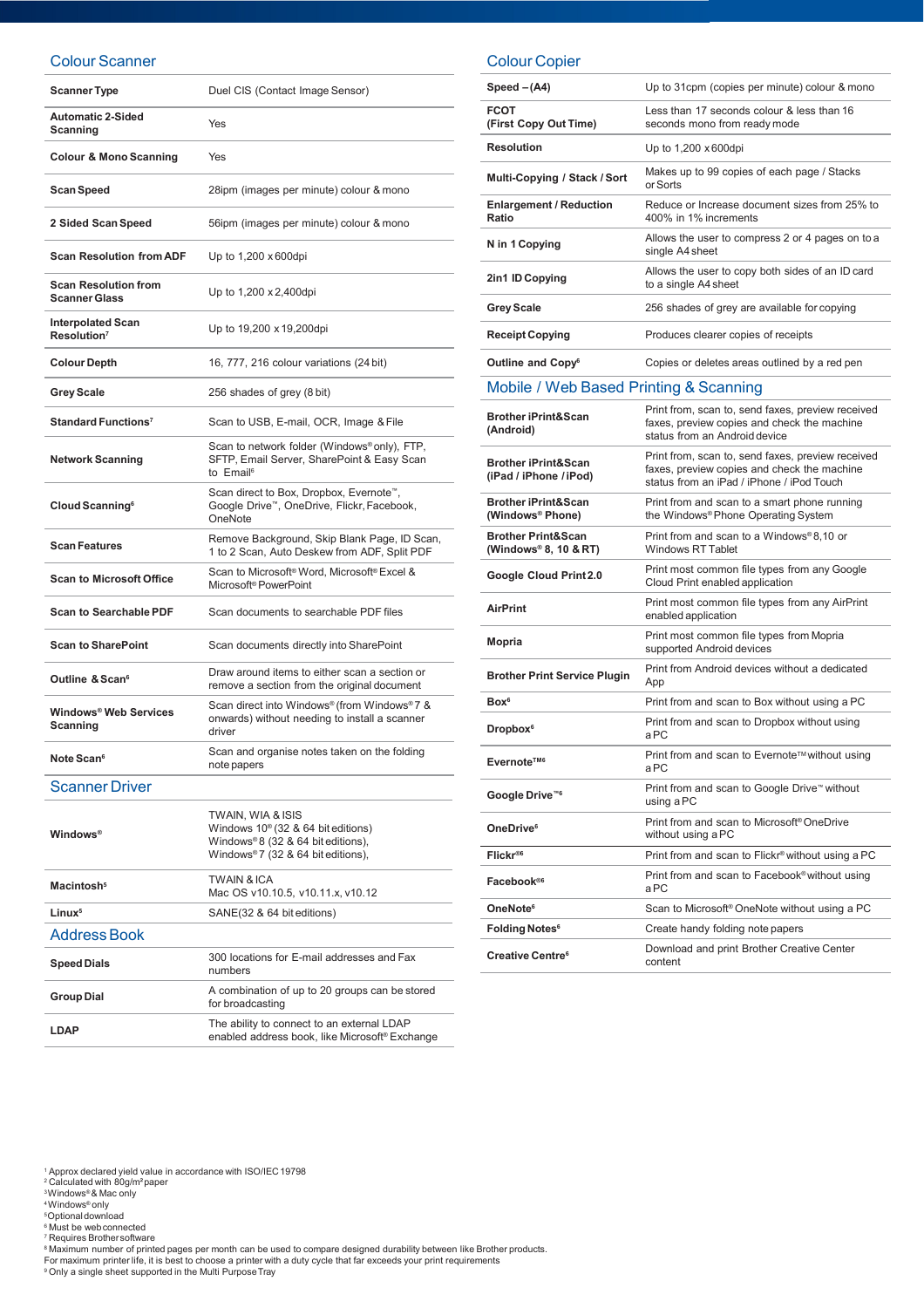## Network & Security

| <b>Wired Network</b>                             | <b>Built in Ethernet</b><br>10Base-T/100Base-TX/1000Base-T                                                                                                                                                                                                                                                                                                              |  |
|--------------------------------------------------|-------------------------------------------------------------------------------------------------------------------------------------------------------------------------------------------------------------------------------------------------------------------------------------------------------------------------------------------------------------------------|--|
| <b>Wireless Network</b>                          | IEEE 802.11b/g/n (Infrastructure Mode / Adhoc<br>Mode)                                                                                                                                                                                                                                                                                                                  |  |
| Wi-Fi Direct™                                    | Print wirelessly without having to go through<br>a wireless access point (both automatic and<br>manual methods supported)                                                                                                                                                                                                                                               |  |
| <b>Wireless Setup Support</b>                    | Wi-Fi Protected Setup (WPS)                                                                                                                                                                                                                                                                                                                                             |  |
| <b>Wireless Applications</b>                     | <b>Vertical Pairing</b>                                                                                                                                                                                                                                                                                                                                                 |  |
| <b>Network Protocols</b>                         | TCP/IP (IPv4 and IPv6)                                                                                                                                                                                                                                                                                                                                                  |  |
| IP <sub>v4</sub>                                 | ARP, RARP, BOOTP, DHCP, APIPA(Auto IP),<br>WINS/NetBIOS name resolution, DNS Resolver,<br>mDNS, LLMNR responder, LPR/LPD, Custom<br>Raw Port/Port9100, POP3, SMTP Client, IPP/<br>IPPS, FTP Client and Server, CIFS Client,<br>TELNET Server, SNMPv1/v2c/v3, HTTP/HTTPS<br>server, TFTP client and server, ICMP, Web<br>Services (Print/Scan), SNTP Client, LDAP, IMAP4 |  |
| IP <sub>v6</sub>                                 | NDP, RA, DNS resolver, mDNS, LLMNR<br>responder, LPR/LPD, Custom Raw Port/<br>Port9100, IPP/IPPS, POP3, SMTP Client, FTP<br>Client and Server, CIFS Client, TELNET<br>Server, SNMPv1/v2c/v3, HTTP/HTTPS server,<br>TFTP client and server, ICMPv6, SNTP Client,<br>LDAP, Web Services (Print/Scan), IMAP4                                                               |  |
| <b>Wired Network Security</b>                    | APOP, SMTP-AUTH, SSL/TLS (IPPS,<br>HTTPS, SMTP, POP3, IMAP4), SNMP v3<br>802.1x (EAP-MD5, EAP-FAST, PEAP, EAP-<br>TLS,                                                                                                                                                                                                                                                  |  |
| <b>Wireless Network Security</b>                 | EAP-TTLS), Kerberos, L'SEC (TKIP/AES),<br>WPA2- PSK (TKIP/AES)<br>APOP, SMTP-AUTH, SSL/TLS (IPPS, HTTPS,<br>SMTP, POP3, IMAP4), SNMP v3, Kerberos,<br>IPsec, 802.1x (LEAP, EAP-FAST, PEAP, EAP-<br>TLS, EAPTTLS)                                                                                                                                                        |  |
| <b>Print Log To Network</b>                      | Records printing activities from each individual<br>user, including network username, name of<br>document printed and number of pages, to a file<br>on a network                                                                                                                                                                                                        |  |
| <b>E-mail Notifications</b>                      | Automatically have the device send an E-mail<br>to a nominated E-mail address when it requires<br>attention                                                                                                                                                                                                                                                             |  |
| <b>E-mail Reports</b>                            | Receive usage reports on a regular basis via<br>E-mail                                                                                                                                                                                                                                                                                                                  |  |
| <b>IPv4 Filter</b>                               | Restrict which network users either can or<br>cannot access the device over the network                                                                                                                                                                                                                                                                                 |  |
| <b>Secure Function Lock 3.0</b>                  | Restrict access to individual or groups of users<br>over a network. Can be used with PC User Login<br>Names for up to 200 users                                                                                                                                                                                                                                         |  |
| <b>Setting Lock</b>                              | Restrict access to the control panel                                                                                                                                                                                                                                                                                                                                    |  |
| <b>Secure Print<sup>3</sup></b>                  | Protect print jobs with a 4 digit PIN that has to be<br>entered at the control panel of the printer before<br>printing                                                                                                                                                                                                                                                  |  |
| <b>Active Directory</b><br><b>Authentication</b> | Retrieve stored print jobs & control access to the<br>devices functionality by using credentials from<br><b>Active Directory</b>                                                                                                                                                                                                                                        |  |
| <b>LDAP Authentication</b>                       | Retrieve stored print jobs & control access to the<br>devices functionality using credentials from an<br>LDAP supported database                                                                                                                                                                                                                                        |  |
| <b>PrintSmart Solution (optional)</b>            |                                                                                                                                                                                                                                                                                                                                                                         |  |
| <b>PrintSmart CostControl</b>                    | Monitor and control printing costs for all<br>Brother and 3rd party devices                                                                                                                                                                                                                                                                                             |  |
| <b>PrintSmart SecurePro</b>                      | Secure pull printing plus the benefits of<br><b>PrintSmart CostControl</b>                                                                                                                                                                                                                                                                                              |  |

## Fleet Management Tools

| Unattended Installer <sup>4</sup>                                                                                                                                                                                                                                    | Ability to centrally deploy and customise our<br>drivers and software                                                                                                                                                                      |
|----------------------------------------------------------------------------------------------------------------------------------------------------------------------------------------------------------------------------------------------------------------------|--------------------------------------------------------------------------------------------------------------------------------------------------------------------------------------------------------------------------------------------|
| MSI Installer <sup>4</sup>                                                                                                                                                                                                                                           | Modular installers that can be distributed through<br>Active Directory <sup>®</sup>                                                                                                                                                        |
| <b>Embedded Web Server</b>                                                                                                                                                                                                                                           | Web based print management software<br>embedded onto the device                                                                                                                                                                            |
| <b>BRAdmin Professional3485</b>                                                                                                                                                                                                                                      | LAN/WAN management software                                                                                                                                                                                                                |
| <b>Driver Deployment Wizard<sup>4</sup></b>                                                                                                                                                                                                                          | Easily create print drivers for hassle free<br>deployment over your network                                                                                                                                                                |
| <b>Developers</b>                                                                                                                                                                                                                                                    |                                                                                                                                                                                                                                            |
| <b>Brother Solution Interface</b><br>(BSI)                                                                                                                                                                                                                           | Create powerful cloud and on premise<br>solutions directly integrating the advanced<br>print, scan and security capabilities of<br>Brother scanners, printers and all in ones.<br>For more information visit:<br>www.brother.eu/developers |
| <b>Supplies &amp; Accessories</b>                                                                                                                                                                                                                                    |                                                                                                                                                                                                                                            |
| <b>Inbox Toners</b>                                                                                                                                                                                                                                                  | Black Toner - 3,000 pages <sup>1</sup><br>Cyan, Magenta & Yellow Toners - 1,800 pages <sup>1</sup>                                                                                                                                         |
| <b>Standard Yield Toners</b>                                                                                                                                                                                                                                         | Black Toner (TN-421BK) 3,000 pages <sup>1</sup><br>Cyan Toner (TN-421C) 1,800 pages <sup>1</sup><br>Magenta Toner (TN-421M) 1,800 pages <sup>1</sup><br>Yellow Toner (TN-421Y) 1,800 pages <sup>1</sup>                                    |
| <b>High Yield Toners</b>                                                                                                                                                                                                                                             | Black Toner (TN-423BK) 6,500 pages <sup>1</sup><br>Cyan Toner (TN-423C) 4,000 pages <sup>1</sup><br>Magenta Toner (TN-423M) 4,000 pages <sup>1</sup><br>Yellow Toner (TN-423Y) 4,000 pages <sup>1</sup>                                    |
| <b>Super High Yield Toners</b>                                                                                                                                                                                                                                       | Black Toner (TN-426BK) 9,000 pages <sup>1</sup><br>Cyan Toner (TN-426C) 6,500 pages <sup>1</sup><br>Magenta Toner (TN-426M) 6,500 pages <sup>1</sup><br>Yellow Toner (TN-426Y) 6,500 pages <sup>1</sup>                                    |
| <b>Other Supplies</b>                                                                                                                                                                                                                                                | Drum (DR-421CL) Approx. 30,000 pages<br>(1page/job)<br>Approx. 50,000 pages (3page/job)<br>Belt (BU-330CL) Approx. 50,000 pages<br>(1page/job)<br>Approx. 130,000 pages (3page/job)<br>Waste Toner Box (WT-320CL)<br>approx 50,000 pages   |
| <b>LT-330CL</b>                                                                                                                                                                                                                                                      | Optional 250 sheet Lower Tray                                                                                                                                                                                                              |
| LT-340CL                                                                                                                                                                                                                                                             | Optional 500 sheet Lower Tray                                                                                                                                                                                                              |
| TT-4000                                                                                                                                                                                                                                                              | Tower Tray 4 x 520 sheet (TC-4000 also needed)                                                                                                                                                                                             |
| TC-4000                                                                                                                                                                                                                                                              | Tower Tray Connector                                                                                                                                                                                                                       |
| <b>CH-1000</b>                                                                                                                                                                                                                                                       | Card Reader Holder                                                                                                                                                                                                                         |
| <b>Carton Contents</b>                                                                                                                                                                                                                                               | Toner Cartridges, Drum, Belt, Waste Toner<br>Box, Power Supply Cord, Driver Software For<br>Windows®, Quick Set-Up Guide, PC Interface<br>Cable NOT Included, Telephone line cord                                                          |
| The frequency of replacement consumables will vary depending on the complexity of the prints, the per-<br>centage of coverage, paper size, page per job, and the type of media. For example glossy coated paper will<br>result in a shortened life of such supplies. |                                                                                                                                                                                                                                            |
| <b>Duty Cycles</b>                                                                                                                                                                                                                                                   |                                                                                                                                                                                                                                            |
| Recommended Monthly                                                                                                                                                                                                                                                  | Un to 4,000 pages monthly print volume                                                                                                                                                                                                     |

| <b>Recommended Monthly</b>         | Up to 4,000 pages monthly print volume  |
|------------------------------------|-----------------------------------------|
| <b>Maximum Monthly<sup>8</sup></b> | Up to 60,000 pages monthly print volume |
| <b>Dimensions &amp; Weight</b>     |                                         |
| <b>With Carton (WxDxH)</b>         | 665 x 595 x 654mm 35Kg                  |
| <b>Without Carton (WxDxH)</b>      | 495 x 526 x 549mm 28.7Kg                |